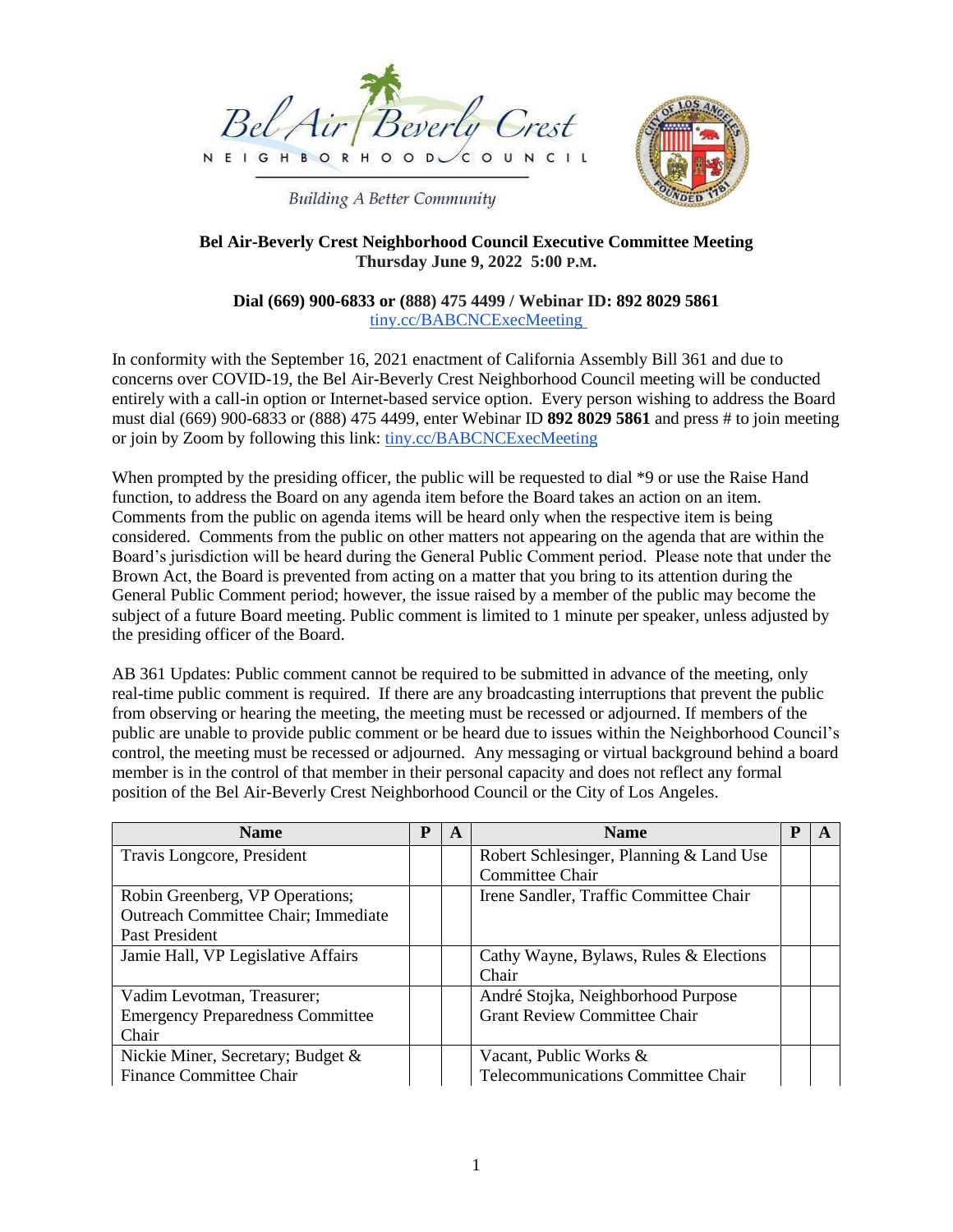## **AGENDA**

#### **Call to Order, Flag Salute and Roll Call**

- **1. Approval of Agenda Motion**: Approve June 9, 2022 Agenda
- **2. Approval of the Minutes Motion**: Approve May 12, 2021 Meeting Minutes **(Attachment)**
- **3. General Public Comment** BABCNC welcomes comment from the public on any topic within the Committee's jurisdiction but not on the adopted agenda.

#### **Reports of Officers**

- **4. President**  Travis Longcore
- **5. Vice President – Operations**  Robin Greenberg
- **6. Vice President – Legislative Affairs**  Jamie Hall
- **7. Secretary**  Nickie Miner
- **8. Treasurer**  Vadim Levotman

#### **Reports from Standing Committees**

- **9. Planning & Land Use**  Robert Schlesinger
- **10. Outreach**  Robin Greenberg
- **11. Traffic**  Irene Sandler
- **12. Bylaws, Rules & Elections**  Cathy Wayne
- **13. Budget & Finance**  Nickie Miner
- **14. Neighborhood Purpose Grant Review Andre Stojka**
- **15. Emergency Preparedness**  Vadim Levotman

#### **New Business**

**16. Website Update** Walkthrough of updated website and review of functionality and content needs.

# **17. Voice Mail and Office Phone**

Discussion and possible motions regarding the use and configuration of the main office phone number.

#### **Good of the Order**

Comments of members on topics not on the agenda.

## **Adjournment to July 14, 2022**

#### **The American with Disabilities Act / Accommodations for Disabilities -**

As a covered entity under Title II of the Americans with Disabilities Act, the City of Los Angeles does not discriminate on the basis of disability, and, upon request, will provide reasonable accommodation to